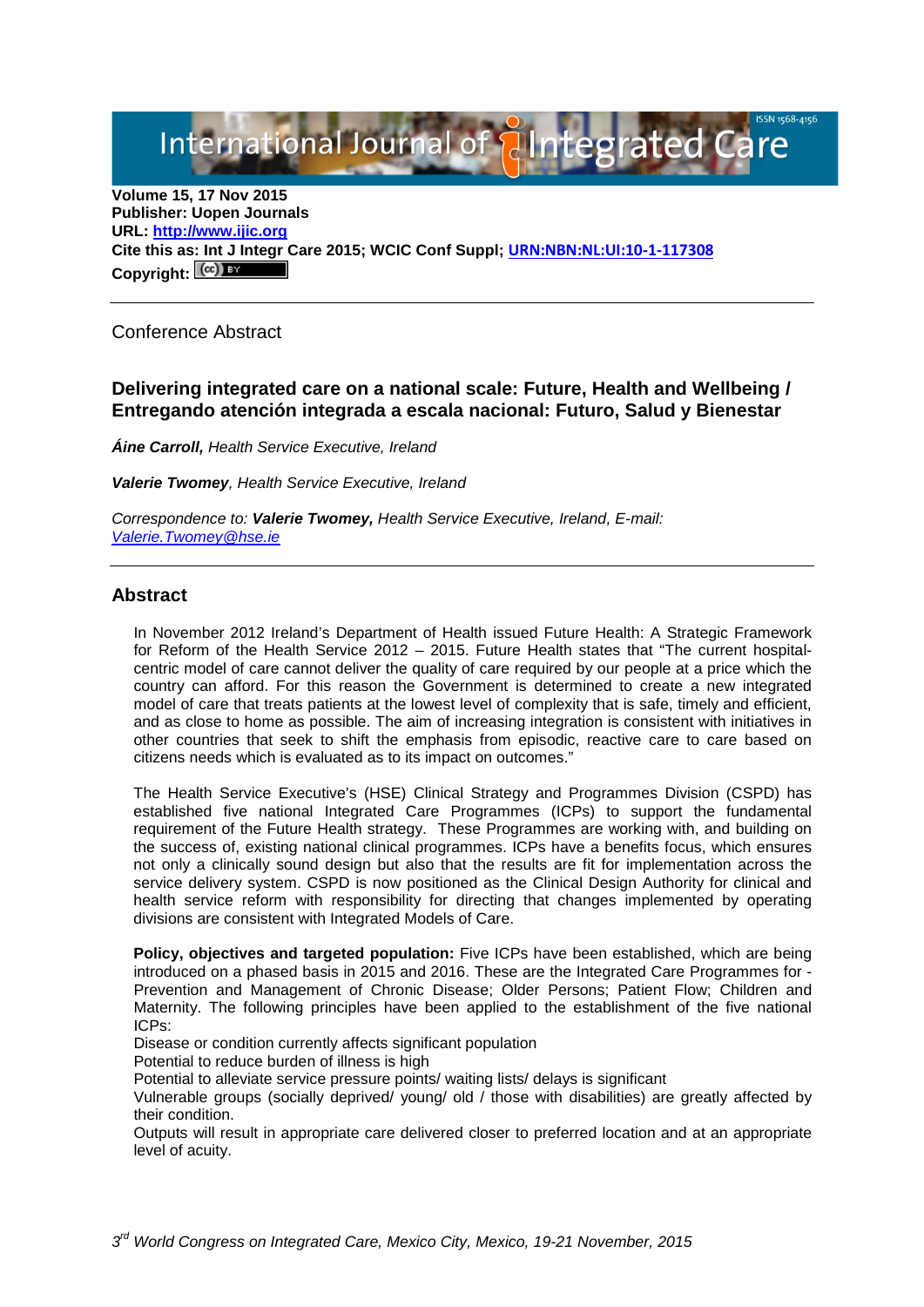The model should result in better quality of care. The theme is considered appropriate by patient advocacy representatives Potential to obtain better value for money within health budget is high The services delivered by at least 3 Operating Divisions would feature in the associated Model/

**Framework:** The Programme would require multi- disciplinary care planning Benefits would be tangible and measurable

The World Health Organisation (WHO) defines Integrated Care as "a concept bringing together inputs, delivery, management and organization of services related to diagnosis, treatment, care, rehabilitation and health promotion. Integration is a means to improve services in relation to access, quality, user satisfaction and efficiency" The vision for the establishment of Ireland's ICPs is to improve quality, access and outcomes for patients and their families through the design of integrated models of care developed by clinicians, social care professionals and management working together sharing innovative solutions and evidence based practice.

**Key Findings:** The Integrated Care Programmes have adopted the following key features to promote the vision of developing the health service of the future forIreland:

Designed by clinicians, with formal structures agreed with the medical training colleges for input and sign-off. Similar structures in place with nursing & midwifery and with health and social care professionals

Take a cross-organisational view – basing models of care and patient pathways around the needs of the patient rather that organizational structures

Each Integrated Care Programme is chaired by an executive lead with deep knowledge and experience of the challenges of implementation of integrated services.

Given the complex nature of integrated clinical reform, ensuring that the appropriate governance is in place is vital at all levels. The proposed governance ensures sound clinical design, approval, implementation at scale and sustainability into the future.

**Highlights:** The key aim for this reform is to establish a sustainable infrastructure to support the design authority for integrated models of care for the health service. This clinically-led, multidisciplinary, cross-organisational, design authority for patient-centred, integrated models of care will ensure that all clinical programmes which meet the criteria for integrated care programmes deliver the best outcomes in an integrated manner to deliver the right outcomes for patients and the health service in Ireland.

### **Conference abstract Spanish**

En noviembre de 2012 el Departamento de Salud de Irlanda emitió Salud del futuro. Un marco estratégico para la Reforma del Servicio de Salud 2012 - 2015. Salud del Futuro establece que "El modelo hospitalario-céntrico actual de la atención no puede entregar la calidad de la atención requerida por nuestro pueblo a un precio que el país puede costear. Por esta razón, el Gobierno está decidido a crear un nuevo modelo integrado de atención que trata a los pacientes de mas bajo nivl de complejidad que es segura, oportuna y eficiente, y lo más cerca posible de su casa. El objetivo de aumentar la integración es coherente con las iniciativas de otros países que tratan de cambiar el énfasis de, atención reactiva episódica de atención basado en las necesidades de los ciudadanos que se evaluaron en cuanto a su impacto en los resultados ".

El Servicio de Salud del Ejecutivo (HSE) Estrategia Clínica y División de Programas (CSPD) ha establecido cinco programas nacionales de atención de Integradas (ICP) para apoyar los requisitos fundamentales de la estrategia de futuro de la Salud. Estos programas están trabajando con base en el éxito de existentes programas clínicos nacionales. ICP tienen como ventaja enfocar, lo que garantiza no sólo un diseño clínicamente sonado, sino también que los resultados son aptos para la aplicación en todo el sistema de prestación de servicios. CSPD se posiciona como la Autoridad de Diseño de Clínicas para la reforma de clínicas y servicios de salud, con la responsabilidad de dirigir que los cambios implementados por divisiones operativas son consistentes con los modelos integrados de Cuidado.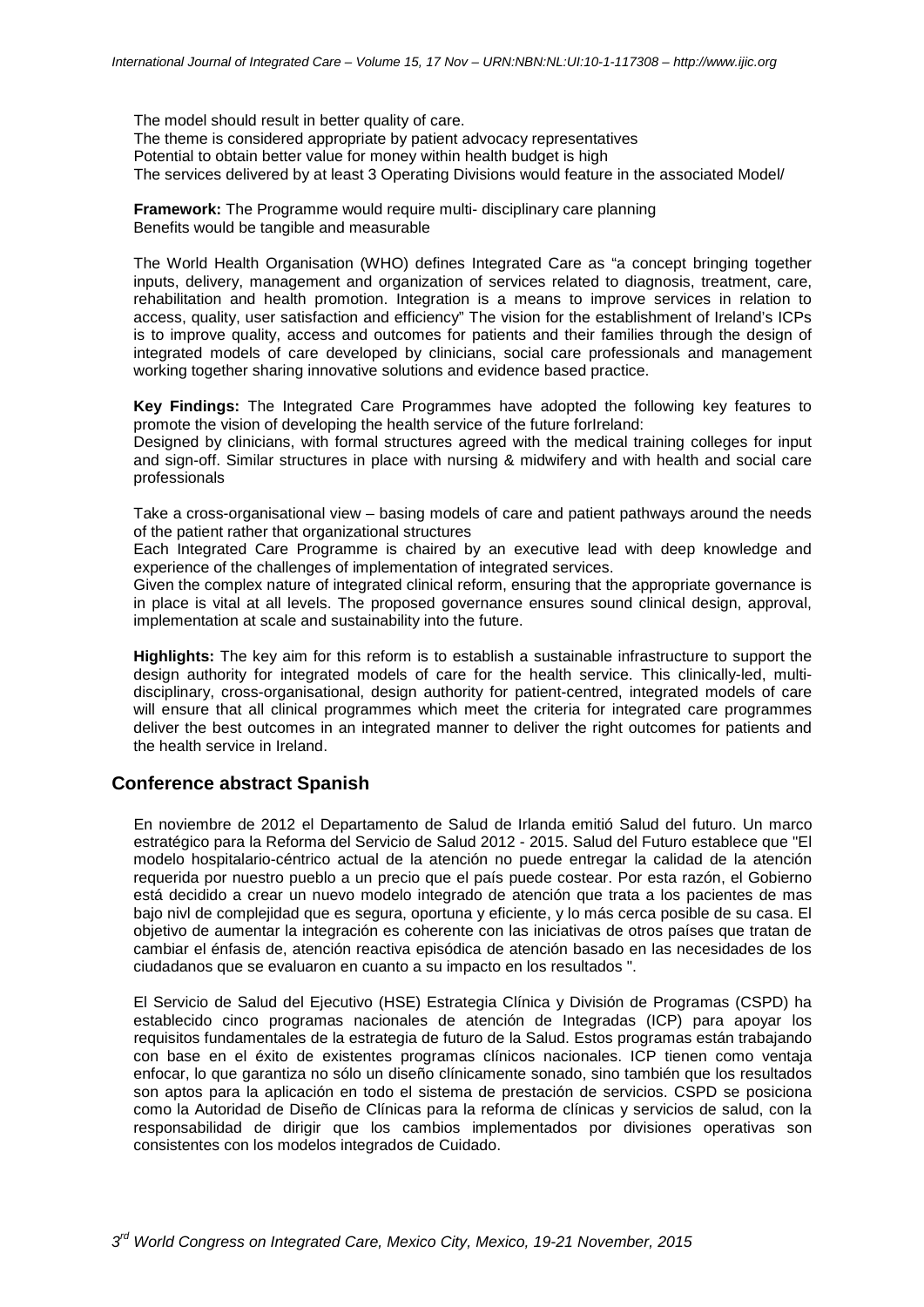**Política, objetivos y población destinataria**: Cinco ICP se han establecido, y se están introduciendo de forma gradual en 2015 y 2016. Estos son los Programas de Atención Integral a - Prevención y Gestión de Enfermedades Crónicas; Personas de Edad; Flujo de Pacientes; Niños y Maternidad. Los siguientes principios se han aplicado para la creación de los cinco ICP nacionales:

Enfermedad o condición que afecta actualmente población significativa

Alto Potencial para reducir la carga de las enfermedades

Significativo potencial para aliviar los puntos de presión de servicio / esperando listas / retrasos Los grupos vulnerables (socialmente desfavorecidos / jovenes / viejos / discapacitados) que están muy afectados por su condición.

El Rendimiento se traducirá en una atención adecuada entregado más cerca de la ubicación que se prefiera y en un nivel apropiado de intensidad.

El modelo debe resultar en una mejor calidad de atención.

El tema es considerado apropiado por los representantes de defensa del paciente

Posibilidad de obtener una mayor rentabilidad en el presupuesto de salud es alta

Los servicios prestados por lo menos 3 Divisiones Operativas se presentará en el modelo asociado

**Marco:** El Programa requeriría múltiple planificación de la atención disciplinaria. Beneficios serían tangibles y medibles.

La Organización Mundial de la Salud (OMS) define la Atención Integral como "un concepto que reúne a los insumos, la entrega, la gestión y organización de los servicios relacionados con el diagnóstico, tratamiento, atención, rehabilitación y promoción de la salud. La integración es un medio para mejorar los servicios en relación con el acceso, la calidad, la satisfacción del usuario y la eficiencia, "La visión para el establecimiento de los PCI de Irlanda es mejorar la calidad, el acceso y los resultados para los pacientes y sus familias a través del diseño de modelos integrados de atención desarrollados por médicos, profesionales de la atención social y la administración trabajando juntos compartiendo soluciones innovadoras y la práctica basada en la evidencia.

**Principales conclusiones:** Los Programas de Atención Integrada han adoptado las siguientes características clave para promover la visión de desarrollar el servicio de salud del forIreland futuro:

Diseñado por los médicos, con las estructuras formales de acuerdo con las escuelas de formación de médicos para la entrada y cierre de sesión. Estructuras similares en el lugares con la enfermería y partería y con profesionales de la salud y de atención social

Tomando una vista en corte de la organización - basando modelos de atención y las vías de pacientes en torno a las necesidades del paciente en lugar que las estructuras organizativas

Cada Programa de Atención Integral está presidido por una ventaja de ejecutivo con conocimiento y experiencia de los desafíos de la implementación de servicios integrados de profundidad.

Dada la compleja naturaleza de la reforma clínica integrada, asegurando que el gobierno está en un lugar apropiado es vital en todos los niveles. La gobernanza propuesta garantiza el diseño de sanas clínicas, aprobación, implementación a escala y sostenibilidad en el futuro.

**Aspectos destacados:** El objetivo principal de esta reforma es establecer una infraestructura sostenible para apoyar la autoridad de diseño para los modelos integrados de atención para el servicio de salud. Esto, autoridad de diseño liderado clínicamente, multidisciplinar, de toda la Organización centrados en el paciente, modelos integrados de atención garantizarán que todos los programas clínicos que cumplan los criterios para los programas de atención integral y asi entregar los mejores resultados de manera integrada para entregar los adecados resultados para los pacientes y el servicio de salud en Irlanda.

#### **Keywords**

**integrated; patient; centred care; health service; reform; future health; clinical models of care / integrada; paciente; atención centrada; servicio de salud; reforma; salud en el futuro; modelos clínicos de la atención**